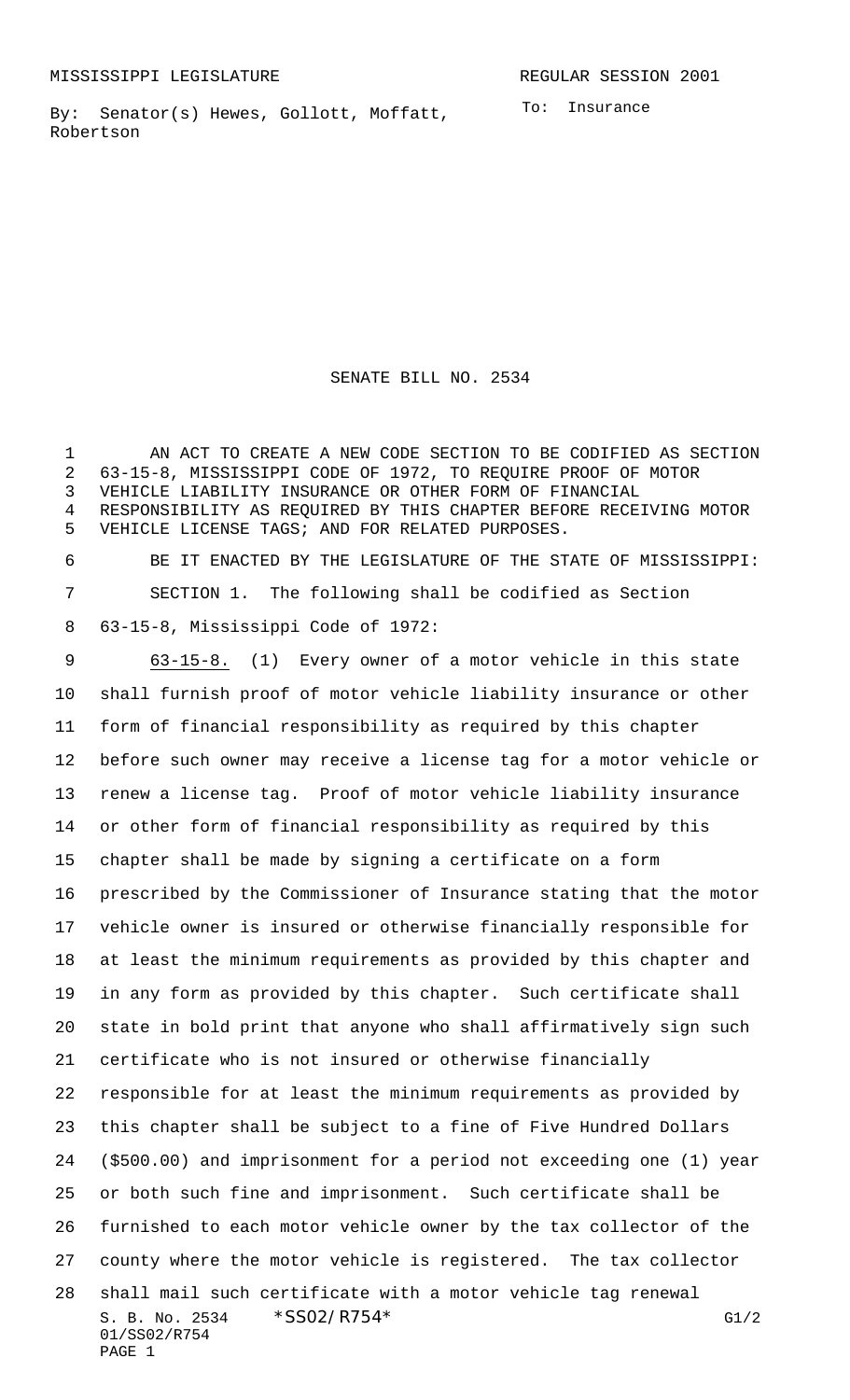notice that shall be mailed back to the tax collector before a tag may be renewed. The tax collector shall also make such certificates available at the tax collector's office during regular business hours. The tax collector shall forward a copy of the certificate to the Department of Public Safety and shall keep the original in the tax collector's records.

 (2) Any person who presents or causes to be presented to the department or to any court of this state false evidence of motor vehicle liability insurance or other form of financial responsibility as required by this chapter, upon conviction, shall be guilty of perjury and shall be fined Five Hundred Dollars (\$500.00) and shall be subject to imprisonment for a period not exceeding one (1) year or both such fine and imprisonment. This fine and imprisonment shall be waived if the offender chooses to purchase, and provides proof of such purchase by the court date, motor vehicle liability insurance for a minimum of six (6) months' coverage in at least the minimum amounts required under paragraph (j) of Section 63-15-3. Any person convicted of filing false proof of motor vehicle liability insurance or other form of financial responsibility as required by this chapter shall surrender to the department his driver's license, license plates and registration of the motor vehicle for which false proof was presented and the procedure for the suspension of licenses provided in Section 63-15-11 relating to accidents shall be followed. Such driver's license, license plates and registration shall be reinstated upon payment of any fines and reinstatement fees, serving of a sentence if applicable, upon presentation of proof of financial responsibility for a period of one (1) year or upon presentation of proof of purchase of minimum motor vehicle liability insurance in accordance with the provisions of this subsection. The district attorney of the jurisdiction where any false evidence is filed shall prosecute any violations of this

S. B. No. 2534 \*SS02/R754\* 01/SS02/R754 PAGE 2